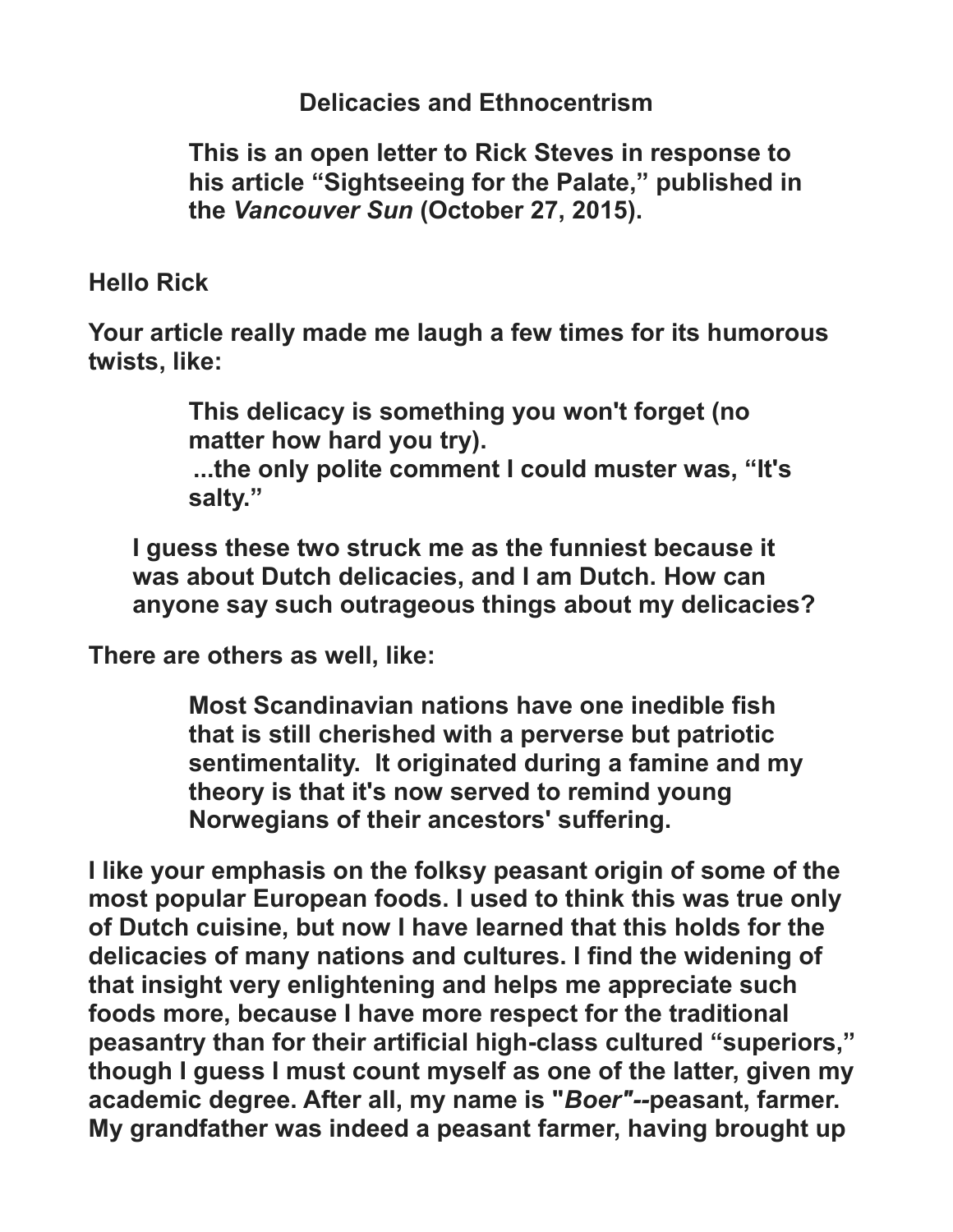**a family of twelve children on a five-cow "farmlet."**

**I have spent many years in Nigeria and learnt to eat many of their "exotic" foods. I have come to love their cow-leg soup, their goat-head soup, their innards soup (***kayan ciki* **in the Hausa language). Now I find out that what I thought was unique to the Dutch and, now, Nigeria is also common to other European cultures. I find that very interesting.**

**But you know, to be honest, your article has an ethnocentric smell to it. You write, "The trick to appreciating such dishes is to think of how it tastes, not what it's made of--just like with caviar or hot dogs." To be sure, the end caveat of the sentence lightens it a bit, but I think the sentence reeks with a degree of contempt. I think the trick is not to ignore the ingredients so much as to respect the culture along with the history of a particular food as well as to admire how stuff you thought of as inedible can, in fact, be magically turned into a delicacy. That's art, culinary art!**

**Europe is not some place out there. Europe is here. We are your neighbours. You are telling your neighbours how terrible their food is. As if Canadian are that much better. When we arrived in the 1950s, we were amazed at the rabbit feed that Canadians regarded as a delicacy or the chicken feed. And jam with peanut butter on pulp paraded as bread? Ugghh! I now recognize that our reaction was ethnocentric, pure and simple. I now love most of those "despicables."**

**Indeed, local foods are associated with pride and patriotism, but I'm not so sure about your nationalism.**

**Let me proudly introduce you to that European delicacy known as "***hoofdkaas"* **or "head cheese": the** *entire* **head of a pig- brain, snout, ears, eyes and all. You may have to go to your butcher for your favourite sausage spices and then, don't forget your three or four browned onions. Boil the dickens out of it all till the bones come clear. Discard the bones or perhaps give the safer ones to your dog. Blender the rest of the now boneless**